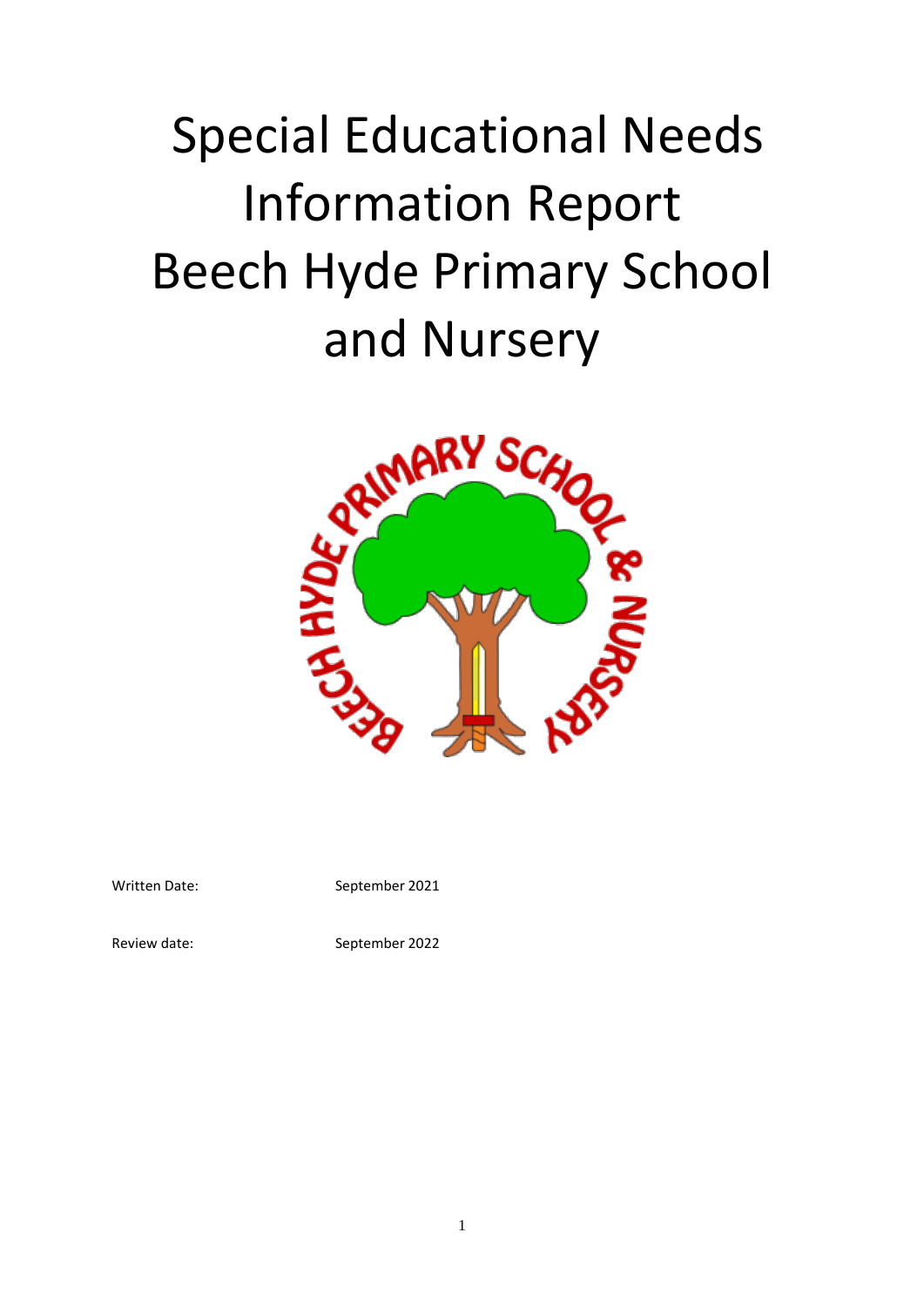Beech Hyde Primary School and Nursery values the abilities and achievements of all its pupils and is committed to providing the best possible learning environment for each child.

*We pride ourselves in creating a stimulating environment that helps our children to progress academically, socially, emotionally and physically to their maximum potential.*

All schools must produce a SEN information report and outline the 'Local Offer'.

## **What is the local offer?**

The Children and Families Act (March 2014) requires Local Authorities to *"Publish a local offer, setting out in one place information about provision they expect to be available for children and young people in their area who have special educational needs.*

# **1 How does the school know if children need extra help and what should I do if I think my child may have special education needs?**

Definition: *A child of compulsory school age or a young person has a learning difficulty or disability if he or she:*

- *has a significantly greater difficulty in learning than the majority of others of the same age, or*
- *has a disability which prevents or hinders him or her from making use of facilities of a kind generally provided for others of the same age*

*Many children and young people who have SEN may have a disability under the Equality Act 2010 – that is '…a physical or mental impairment which has a long-term and substantial adverse effect on their ability to carry out normal day-to-day activities' (SEND Code of Practice)*

For children to reach their full potential it is imperative that any SEND needs are identified early as this, *"improves long-term outcomes for the child or young person"* (SEND Code of Practice).

At Beech Hyde Primary School and Nursery, we:

- Use a baseline assessment as children enter in Nursery or Reception to identify their needs and barriers to learning
- Use lesson observations and marking to continually assess children in all year groups
- Observe children on the playground to assess social and physical ability
- Use a rigorous tracking system to continually monitor children's attainment and progress in all subjects and in particular English and Maths

Teachers and the Senior Leadership Team (SLT) meet regularly to review children's attainment and progress and any concerns are discussed in school and with parents at the earliest opportunity.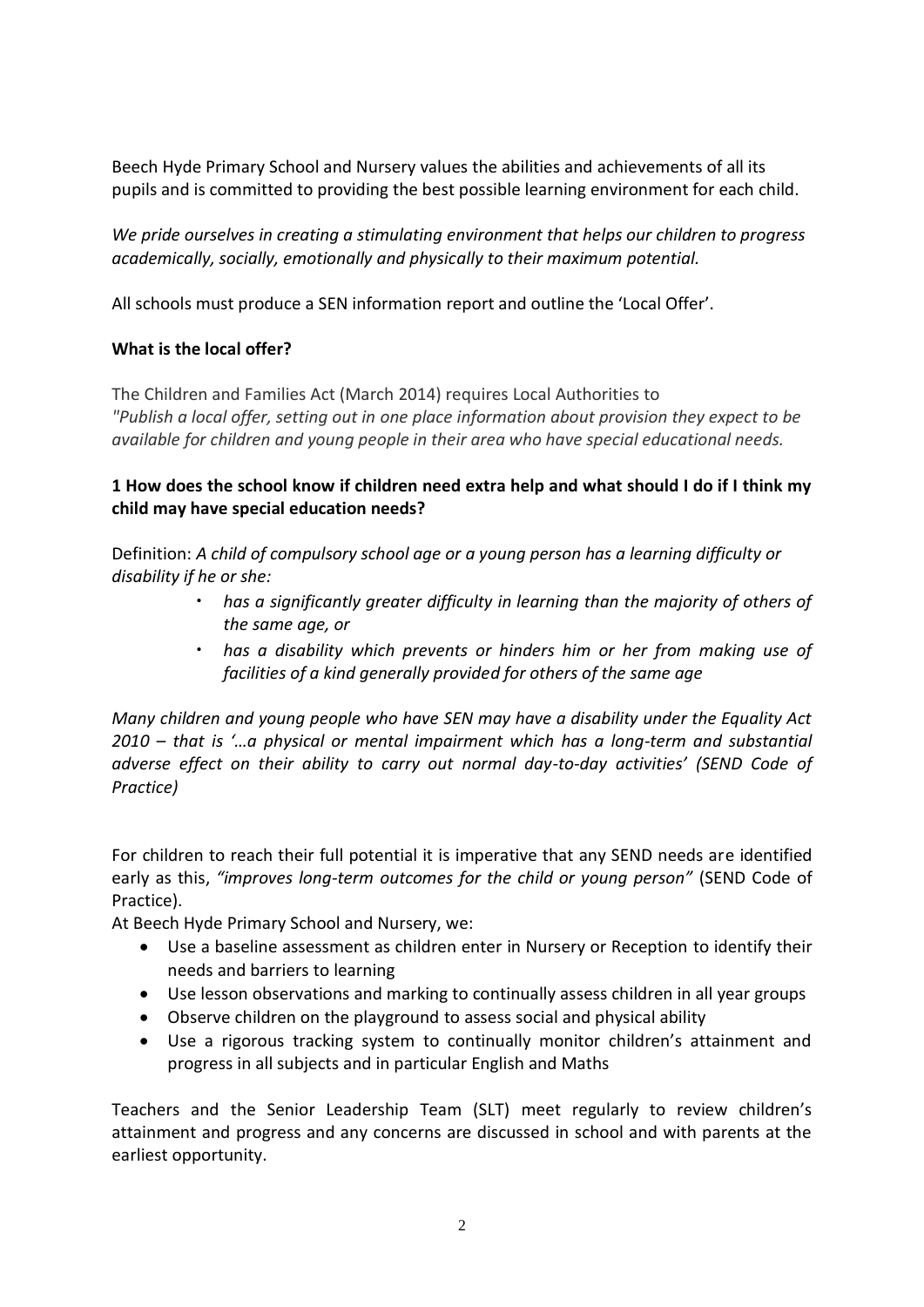We recognise that parents know their children best of all, so speak to class teachers or the INCO if you have any concerns.

# **2 How will school support my child?**

Class teachers are responsible for the progress of children in their class and will:

- Provide 'high quality teaching' for all children including those with SEND.
- Identify barriers to learning.
- Provide 'reasonable adjustments' in the form of differentiation planning and teaching to overcome barriers to learning. Differentiation could be in the form of: adult support: either from the teacher or an LSA/TA, additional resources, scaffolded activities etc.
- Provide interventions within the normal day's timetable
- Seek support and guidance from the INCO

SEND children will be identified on the SEND register, as well as, where appropriate, be identified on the Class Provision Map and may have their own 'My Support Plan', following the Assess, Plan, Do Review, format.

Where children have complex needs, the INCO will seek guidance from Outside Agencies. In addition, and in conjunction with parents, they may seek an Education, Health and Care Plan (EHCP).

Class teachers, INCO, Assistant Heads and Head meet regularly to discuss all children identified as needing any of the additional support listed above.

## **3 How will I know how my child is doing?**

Beech Hyde believes in an 'open door' policy and encourages parents/guardians to:

- Firstly, communicate freely with class teachers.
- If appropriate, then to meet with the INCO or the Head.
- Contribute to One Page Profiles of each child.
- Collaborate on 'My Support Plans' at least termly following internal Pupil Progress Meetings.
- Attend the two Learning Review evenings and Open Evenings.
- Read the end of Year Report.
- Attend regular 'team meetings' for children who have complex needs and/or an EHCPs.

## **4 How will the learning and development provision be matched to my child's needs?**

Beech Hyde recognises that all children may develop in different ways and at different speeds. It is the Class Teacher's responsibility to deliver 'high quality teaching', differentiated and tailored to their needs, wherever appropriate for all children. Class teachers will:

• Decide on the need and type of differentiation required, based on their observations and by using informal and formal assessments.

- Once a barrier to learning is identified, they will adapt teaching and learning appropriately.
- Decide if support in lessons and/or in addition to lessons is most appropriate.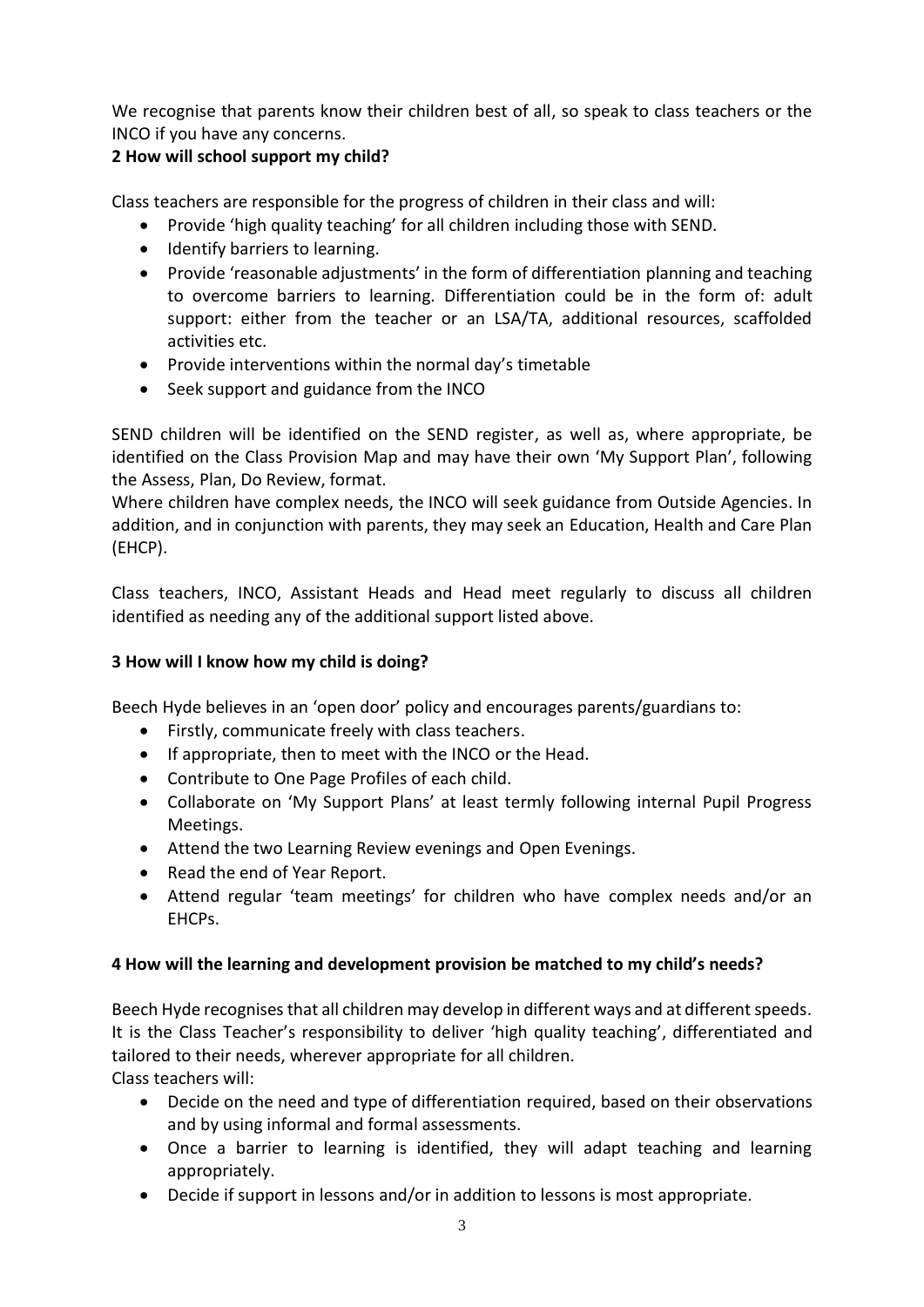- Liaise with the INCO and they in turn with outside agencies where appropriate.
- Feedback from child and parents will feed into the cyclical (Assess, Plan, Do Review) structure of support.

#### **5 What support will there be for my child's overall wellbeing?**

Good wellbeing is vital for children to succeed in school. Beech Hyde has many tools to promote wellbeing and identify when it is not where it should be.

Beech Hyde is a 'Positive Minds' school and all staff encourage children to develop a positive attitude to all things.

We have:

- A 'Tell me how you are feeling,' box in each class.
- Circle time, where children learn to express their own feelings and recognise those of others.
- Play leaders on the playground at lunchtime.
- A buddy system for children in KS1 by children in KS2
- Clubs at lunchtime and afterschool.
- A homework club.
- A school council where pupils are able to address issues they are concerned about.
- Access to therapies and counselling through Outside Agencies (via the INCO).
- Access to in house nurture and support groups (via the INCO).
- Regular staff training on First Aid, medical conditions and safeguarding and will support children with individual health needs.
- Regular staff training and updates on: Autism, ADHD, Attachment, Hertfordshire STEPs, Zones of Regulation etc.
- Thorough transition meetings at the end of and beginning of each academic year to discuss children's individual needs with previous and new class teachers and the INCO.
- A thorough record keeping of each child's individual needs, which are stored securely but are accessible via the INCO.
- A thorough Behaviour and Anti-Bullying Policy and stance in the school.

## **6 What specialist services and expertise are available at or accessed by the school?**

Where children need additional support within school, Beech Hyde has:

- Specialist Early Years LSAs
- Speech and Language LSA
- INCO
- Academic support through either 1:1 or in small groups with experienced Learning support assistance.
- Social and emotional support through either 1:1 or in small groups with experienced Learning support assistance.
- Access to specialist Outside Agencies including (but not limited to):
	- The Specific Learning Difficulties Support Base
	- The Educational Psychologist Team
	- Speech and Language Therapist
	- Autism and Communication Team
	- Child and Adolescent Mental Health Service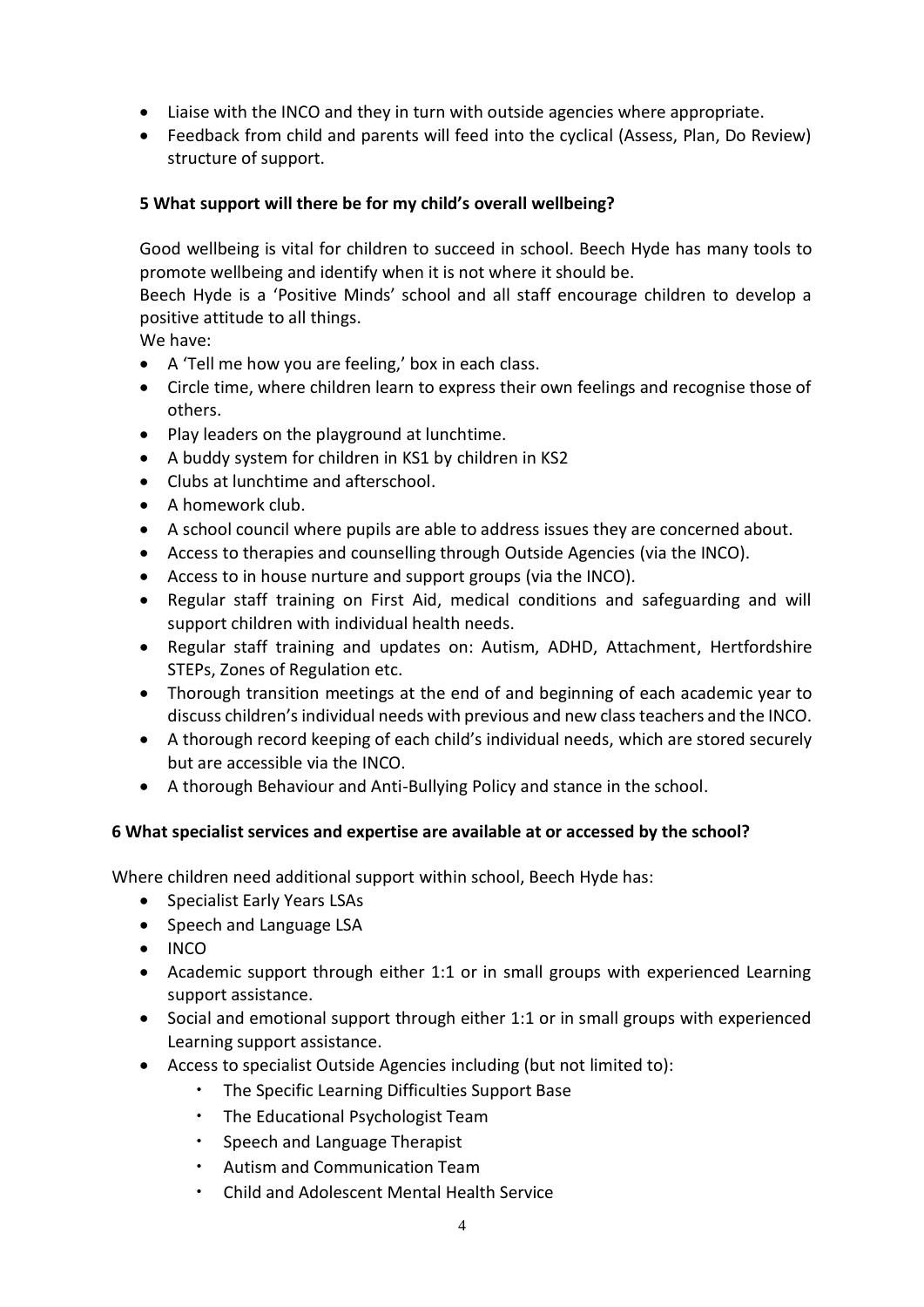- Health Visitors
- Community and School Nursing Team
- Occupational Therapy Advice
- LINKS Primary Support Base
- Collett School Outreach
- Harpenden Plus/Families First Assessment

#### **8 How will you help me to support my child's Learning?**

Beech Hyde endeavours to build a collaborative relationship with parents/guardians by proactively seeking their involvement in:

- The creation and review of: One Page Profiles and 'My Support Plans' at least termly following internal Pupil Progress Meetings.
- Attending regular 'team meetings' for children who have complex needs and/or an EHCPs.
- Attending the two Learning Review evenings and Open Evenings.
- Attending New to Year Group Meetings at the beginning of each academic year.
- Reading the end of Year Report.
- Attending training evenings on English, Spelling and Maths to explain how concepts are taught.

Beech Hyde has weekly home-learning which may include: reading, writing spellings in sentences, learning tables and a 'homework' activity which will enable parents/guardians to support their child's learning.

Where additional or tailored support is needed class teachers and/or INCO will liaise with parents/guardian and they are welcome to meet with teachers for regular updates.

## **9 How will I be involved in discussions about and planning for my child's education?**

As the person who knows your child the best, we will pro-actively look for your involvement in decision about your child as outlined in sectiona 3 and 8.

In addition, Beech Hyde operates an 'open door' policy and welcomes parents/guardians input and feedback on their child's experience in school.

Permission will be sort from parents/guardians prior to any:

- Internal access to nurture or support groups.
- Referral to an Outside Agency and any advice, strategies or feedback will be passed to parents/guardians as soon as possible.

•

Parental feedback on all statutory policies and documents on the website are welcome at any time.

Appointments can be made with Class teachers, the INCO and Head at any time.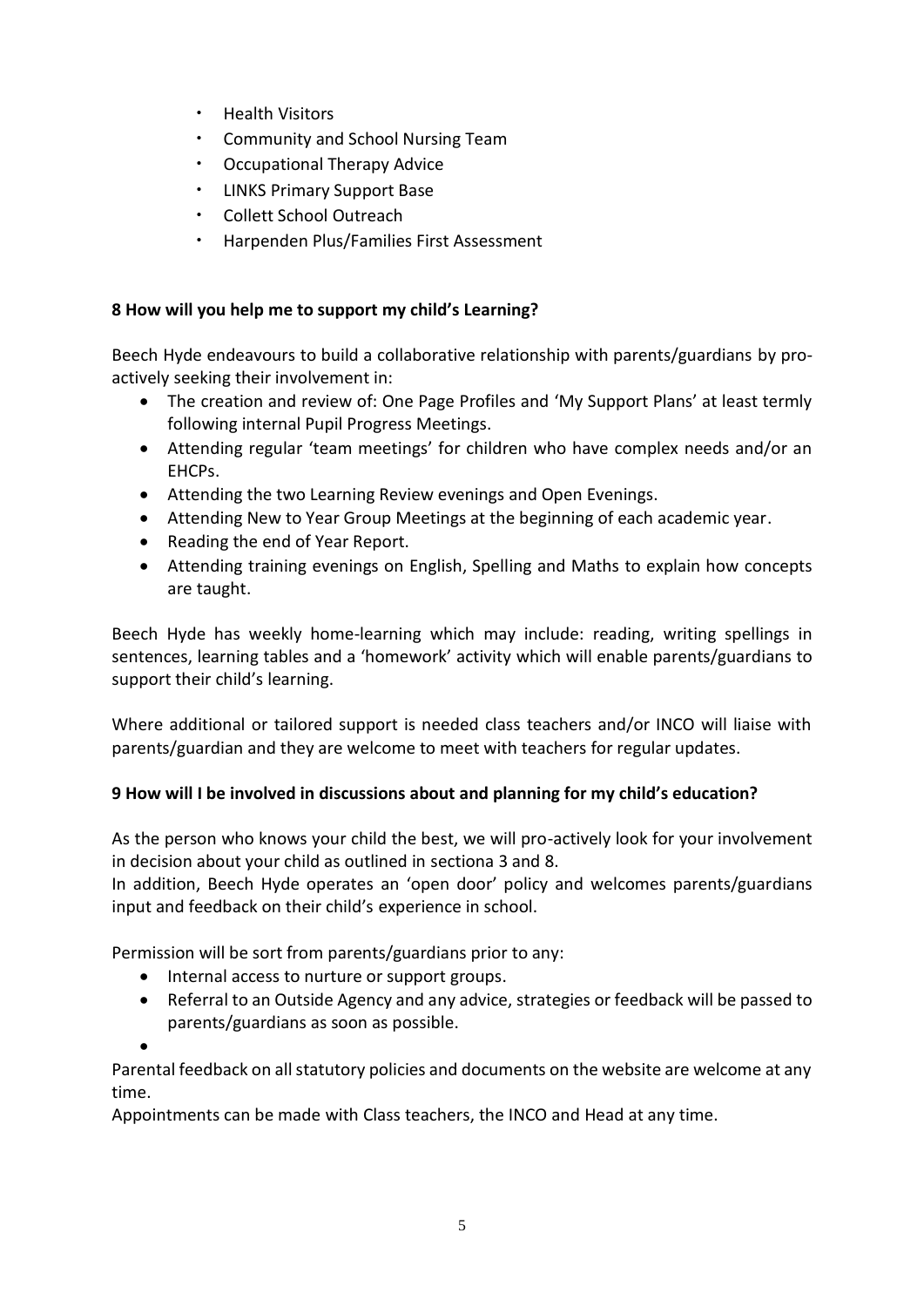# **9 How will my chid be include in activities outside the classroom including school trips?**

As an inclusive school, Beech Hyde will proactively endeavour to make all reasonable adjustments, to include all children in all school activities whilst keeping the health and safety of the child at the forefront of all adjustments.

Where appropriate:

- Tailor made adjustments will be made.
- Risk assessments will be completed.
- The advice of experts will be sort.
- The medical, physical and mental needs of the child will be considered.
- Additional adult support will be sort.

#### **10 How accessible is the school environment?**

- Beech Hyde school is on one level and is fully accessible to all.
- It has ground floor access to all areas and slopes on a couple of external door access.
- There is a unisex wheel chair access toilet with appropriate furnishings within.
- All classes have visual prompts such as number lines, the alphabet, visual timetables, etc
- Class teachers provide teaching and learning appropriate for all children in their class to access.
- Home school communication will be appropriate to a family's needs. This may mean adjustments made to the size of print, language etc.

## **11 Who can I contact for further information?**

- Always contact your child's class teacher in the first instance.
- If they are unavailable or you are not satisfied with their response contact the INCO.
- If neither of the above are available or you are not satisfied with their response, then contact the Head teacher.

#### Also

- Refer to links on The Beech Hyde website for links to:
	- Herts County Council offer
	- DSPL7 offer

•

• Additional support groups and networks for parents

SEN/D - [Beech Hyde Primary School & Nursery](https://www.beechhyde.herts.sch.uk/page/?title=SEN%2FD&pid=48) SEND Information - [Beech Hyde Primary School & Nursery](https://www.beechhyde.herts.sch.uk/page/?title=SEND+Information&pid=90)

# **12 How will the school prepare and support my child to join the school, transfer to new school or the next stage of education and life?**

- We will always offer to meet parents/guardians of new children joining our school to collate information about their needs and welcome them to Beech Hyde.
- See also section 8 regarding how to support my child's learning.